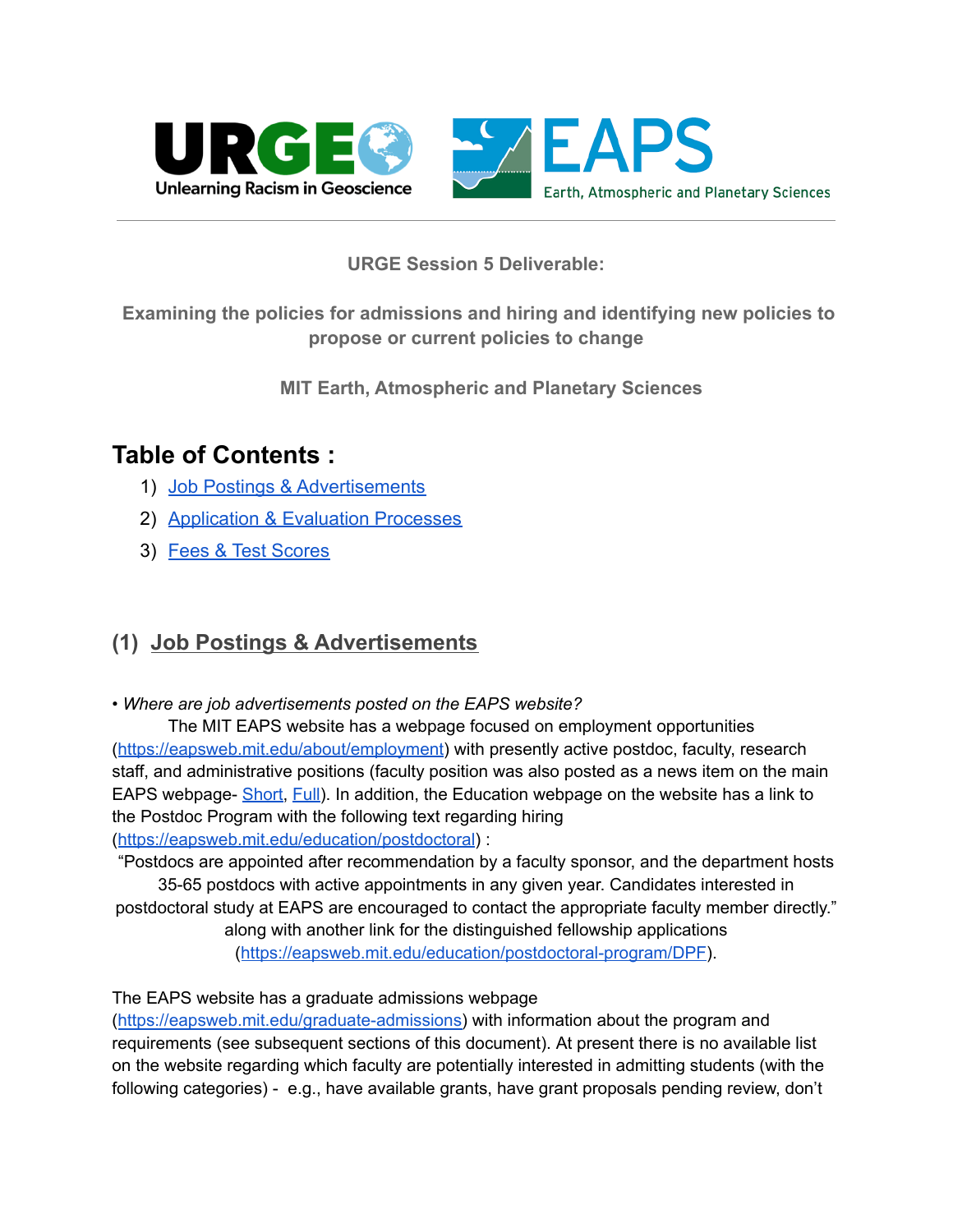have grant money but can potentially support students through fellowships - as well as faculty who will not be admitting a student in the coming year.

**Suggestion for improvements**: Although the EAPS website has various web pages for job postings (as mentioned above), it requires a bit of searching to get to the appropriate links and the information is not available at a single location (for e.g., the employment link is only accessible via the **About** page on the website). In the future, making all the information accessible from the employment page directly would be useful. Additionally, the job ads at present do not have any information about the timeline for the hiring and interview decisions (only has the application deadline). This information can be very helpful for candidates partially for having a sense of when to expect an answer and also for planning their futures & deciding among different job options.

• *Where does EAPS advertise their job postings outside the website? Are there other strategies for reaching applicants for hiring and/or admissions, e.g. job fairs, showcases?* The EAPS faculty and at least some of the postdoc positions (the distinguished fellowships) are posted on some job websites [\(https://findajob.agu.org/](https://findajob.agu.org/)) but we could not all find all the available postdoc posting (e.g., the current Postdoctoral Scholar - Earth Atmospheric and Planetary Sciences within the Climate Modelling Alliance (CliMA)). The MIT Office of Graduate Education has some programs for recruitment focused on increasing diversity (<https://oge.mit.edu/graddiversity/> - e.g., Recruitment @ National [Diversity-related](https://oge.mit.edu/graddiversity/recruitment/) Conferences*,* National Name [Exchange](https://webapps.grad.uw.edu/nne/general/index.html) *)* but we did not find anything EAPS specific.

We also did not find many EAPS job postings on other websites (though some of them showed up on a Google search hosted job list) and job boards such as HigherEdJobs, Chronicle of Higher Ed Jobs, LinkedIn, and other Diversity higher education-specific job postings (Useful compilation of various postings: Link 1 [\(Harvard\)](https://hr.fas.harvard.edu/files/fas-hr/files/diversity_recruitment_resources.pdf), Link (Case [Western\)](https://case.edu/diversity/faculty-and-institutional-diversity/faculty-search-process/diversity-recruitment-websites)) Some examples of available postings on common job boards: [Link](https://www.higheredjobs.com/institution/search.cfm?University=Massachusetts+Institute+of+Technology&StartRow=-1&SortBy=4&NumJobs=25&filterby=Massachusetts+Institute+of+Technology&filtercat=170&CatType=3)) (not many EAPS postings, but some other MIT departments have posted jobs here, [Link](https://diversejobs.net/search/?search=mit%20EAPS) 2 - MIT Sloan has a number of jobs posted here including the DEI officer) - Note that a number of websites do not show closed/past job searches; so it is hard to collect the data of what was posted.

**Suggestion for improvements**: As noted above, the MIT EAPS job postings are not always widely posted outside the department website. We have identified a number of specific locations (e.g., programs through MIT and specific job boards) to advertise the MIT EAPS opportunities for a broad group of students and researchers.

• *What EEO (Equal Employment Opportunity) statement is included in a standard job or admissions advertisement?* Are there other inclusion statements and resources publicly available?

MIT is an Equal [Employment](https://hr.mit.edu/careers) Opportunity employer. MIT's full policy on Nondiscrimination is found here [\(9.2\)](https://policies.mit.edu/policies-procedures/90-relations-and-responsibilities-within-mit-community/92-nondiscrimination). Each MIT EAPS job posting has the following information posted alongside :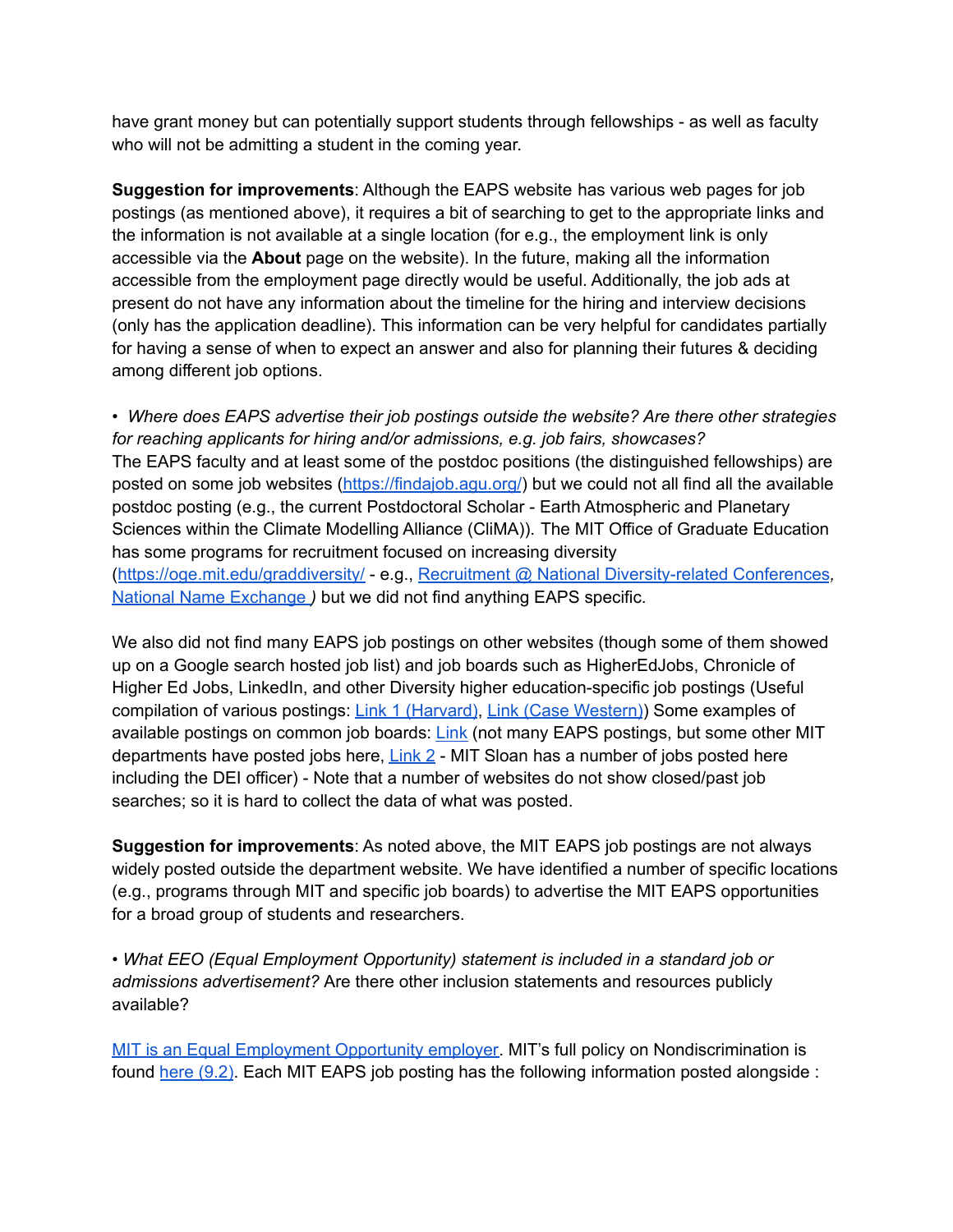#### *Non-discrimination Notification*

*MIT is an equal employment opportunity employer. All qualified applicants will receive consideration for employment and will not be discriminated against on the basis of race, color, sex, sexual orientation, gender identity, religion, disability, age, genetic information, veteran status, ancestry, or national or ethnic origin. Read MIT's full policy on [non-discrimination.](https://policies.mit.edu/policies-procedures/90-relations-and-responsibilities-within-mit-community/92-nondiscrimination)*

#### full **MIT** [policy](https://policies.mit.edu/policies-procedures/90-relations-and-responsibilities-within-mit-community/92-nondiscrimination):

"The Massachusetts Institute of Technology is committed to the principle of equal opportunity in education and employment. The Institute prohibits discrimination against individuals on the basis of race, color, sex, sexual orientation, gender identity, pregnancy, religion, disability, age, genetic information, veteran status, or national or ethnic origin in the administration of its educational policies, admissions policies, employment policies, scholarship and loan programs, and other Institute administered programs and activities; the Institute may, however, favor US citizens or residents in admissions and financial aid.\*"

**Some job postings** also explicitly include the following in the job ad : "We strongly encourage women and under-represented minorities to apply." and "EAPS is committed to academic excellence and to fostering a diverse, equitable, and inclusive environment."

For the current planetary faculty search (but not the research and postdoc positions), the job ad included the following :

"Recognizing that educational experiences of all students are enhanced when the diversity of their backgrounds is acknowledged and valued, we ask candidates to articulate (**in the teaching and mentoring statement, and, as appropriate, in the cover letter or research statement**) their views on inclusivity and equity as they pertain to teaching, mentorship, research, and service."

**Suggestion for improvements**: It would be useful to standardize the contents of job advertisements - particularly the statements listed above. Presently, the EEO statement is the main standard part of the Job Add. Also, it may be useful to include something asking the candidates to articulate their views on inclusion and equity for all job ads, rather than the faculty searches only. Note that the undergraduate admissions include the following question (for 2021-2022, <https://mitadmissions.org/apply/firstyear/essays-activities-academics/>) and Admissions policy includes a Diversity Statement (<https://mitadmissions.org/policies/>) : "At MIT, we bring people together to better the lives of others. MIT students work to improve their communities in different ways, from tackling the world's biggest challenges to being a good friend. Describe one way in which you have contributed to your community, whether in your family, the classroom, your neighborhood, etc. (200–250 words)"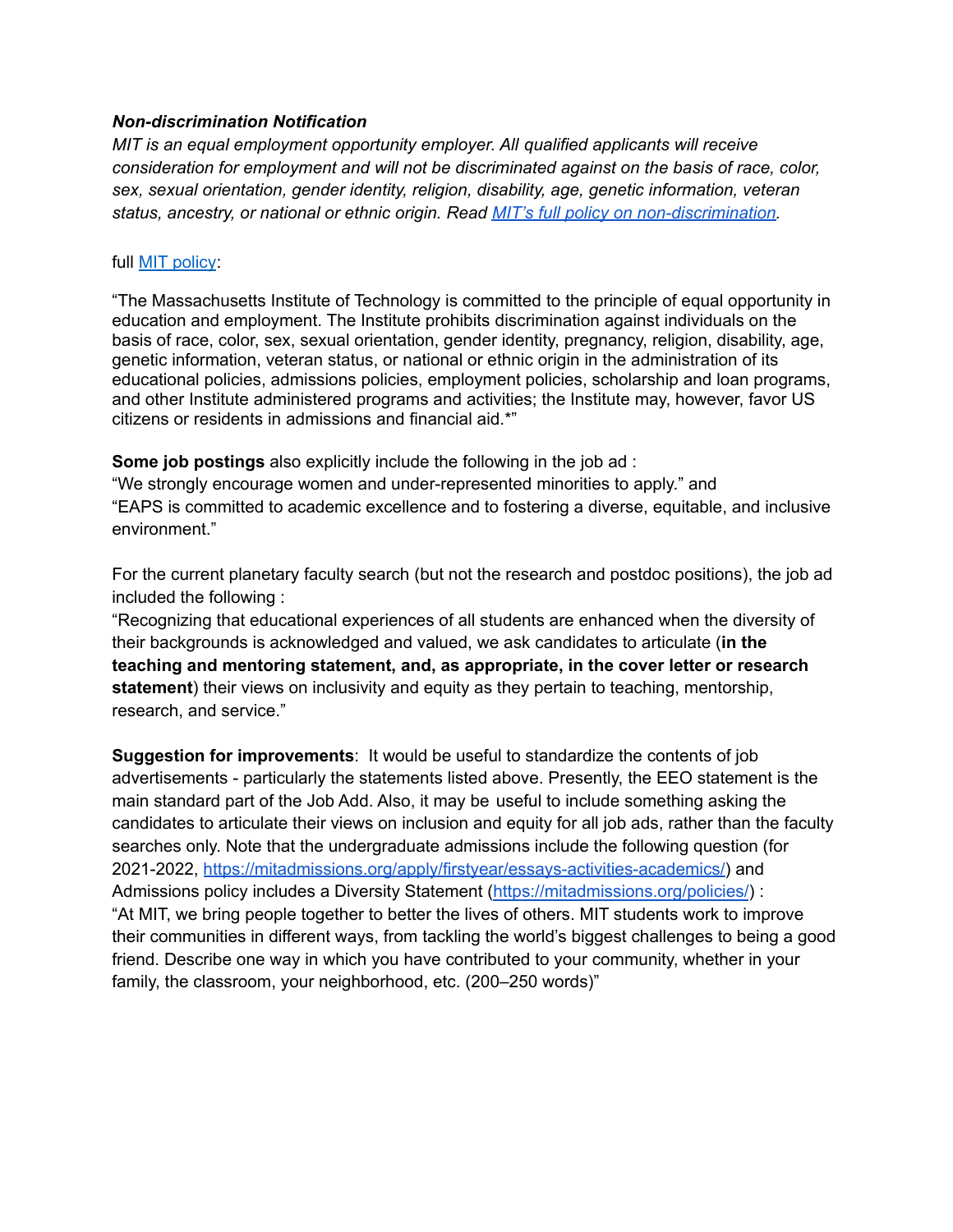# <span id="page-3-0"></span>**2) Application & Evaluation Processes**

*• What are the requirements for an applicant, e.g. letters of recommendations, fees/test scores/grades? Is providing any of these a potential barrier that could be further lowered or removed? Are there any problematic questions asked?*

## **Application Process :**

- Discussed in next section (Fees & Test [Scores\)](#page-4-0)
- Comprehensive information and FAQ clearly accessed online (ex. [here\)](https://eapsweb.mit.edu/graduate-admissions/faq)
	- "Character references do not carry weight"
	- Subjects Taken form required to include all science and mathematics courses taken
- General Graduate [Admissions](https://eapsweb.mit.edu/graduate-admissions) web page is presently *very* vague and should be updated to be more specific :
	- "Prospective students are encouraged to seek out faculty at national meetings and conferences." *specifically address how one might do that, and alternatives for potential students not attending such events*
	- "We cannot waive the [TOEFL and IELTS] application fee for international students" *investigate if this is a reasonable measure for the program to enforce*
	- Suggested Preparation courses offers a list of specifics, but should include explanations as to why courses are useful for these specialties
- Application assistance program (TIDE AMP) is a *student run program* to help applicants navigate the application process
	- Mentorship program to provide assistance to potential applicants. *Add FAQ from the previous cycle to ensure clarity as this program grows*

## **Faculty support & Evaluation :**

- Information from faculty [handbook](https://eapsweb.mit.edu/sites/default/files/Faculty%20Handbook_v4-2%20_2016.pdf)
	- Faculty must step up financial support and agree to sign on as an advisor for a doctoral student
	- First & second year fellowships are used in EAPS to allow faculty to accept students into the program even if they do not have immediate funding. However, at present, incoming students do not always get confirmation about getting the fellowships much after they
	- Otherwise, no details on the admissions process publicly shared online
- MIT DEI [Strategic](https://deiactionplan.mit.edu/sites/default/files/media/documents/2021-03/dei_strategicactionplan_draft_210329e.pdf) Plan includes the following commitment: "each academic program will document its graduate admission process and selection criteria… to ensure there are holistic processes for admissions decisions. This goal is *in progress* according to DEI Plan.
- MIT EAPS Strategic Plan includes an outline to broaden diversity in undergraduate admissions

## **Suggestion for improvements/ongoing work** :

- *TIDE AMP Program: a student led program to help potential applicants navigate the system of applying to EAPS*
	- Ongoing work to add an FAQ section on the website to make it easier for prospective undergraduate students to navigate the process.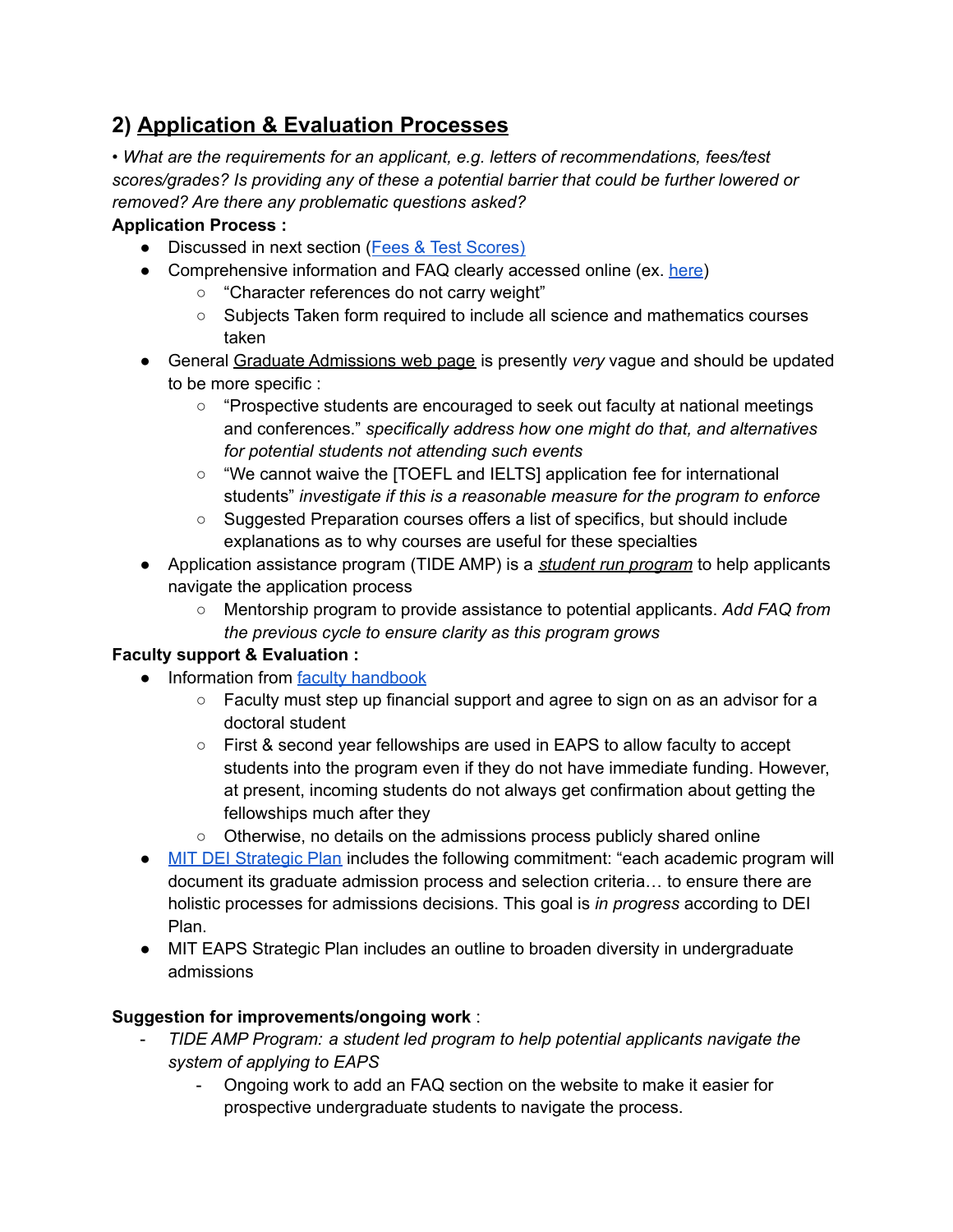- Create a timeline for AMP coordinators (everything from initial emails to follow-up meetings with the admissions committee) to make it easier for them to participate in the program and make a clear guide.
- Advertising various MIT admission fee waivers clearly this will ensure that prospective students are aware of the exact policy (should also be done on the main MIT EAPS website).
- **Providing a general timeline for applicants** (i.e. things you can do in undergrad that are helpful for admission): These would include class requirements for different research programs in the department - more specific suggestions besides the ones one the EAPS Graduate Admissions website, timeline to contact potential advisors and how to approach them (e.g., emailing advisors for opportunities, meeting at conferences, asking undergraduate advisors to help initiate initial contact). *Some of this information can also be potentially added to the EAPS Graduate Admissions website.*
- Prioritizing good matches between mentees and mentors : Providing informal advice about advisor expectations, research approach and mentoring style.
- Beyond TIDE AMP:
	- Potentially developing a clear rubric for evaluating applicants and either making it publicly available or at least making the broad categories of the rubric available for students. This would also ensure that the application evaluation process is fair and is not implictly biased (e.g., requirements for certain classes or specific level of undergraduate research work) against undergraduates from under-represented groups.

Postdoc process: <https://eapsweb.mit.edu/education/postdoctoral> https://eapsweb.mit.edu/education/postdoctoral-program/DPF

## <span id="page-4-0"></span>**(3) Fees & Test Scores**

## *[Graduate Admissions](https://eapsweb.mit.edu/graduate-admissions)*

The graduate application consists of 5 sections (and one additional section for international students). Note, the standardized testing requirements have been waived for the 2021 application cycle, and will be revisited in the future.

- *1. Biographical section*
- *2. 3 letters of recommendation*
- *3. GRE general test scores*
- *4. "Subjects Taken" form with grades*
- *5. Statement of Objectives.*
- *6. The IELTS or TOEFL test (for all international applicants whose education was in a language other than English)*

## *Standardized Test Requirements*

● General GRE Test, Required (no minimum required score)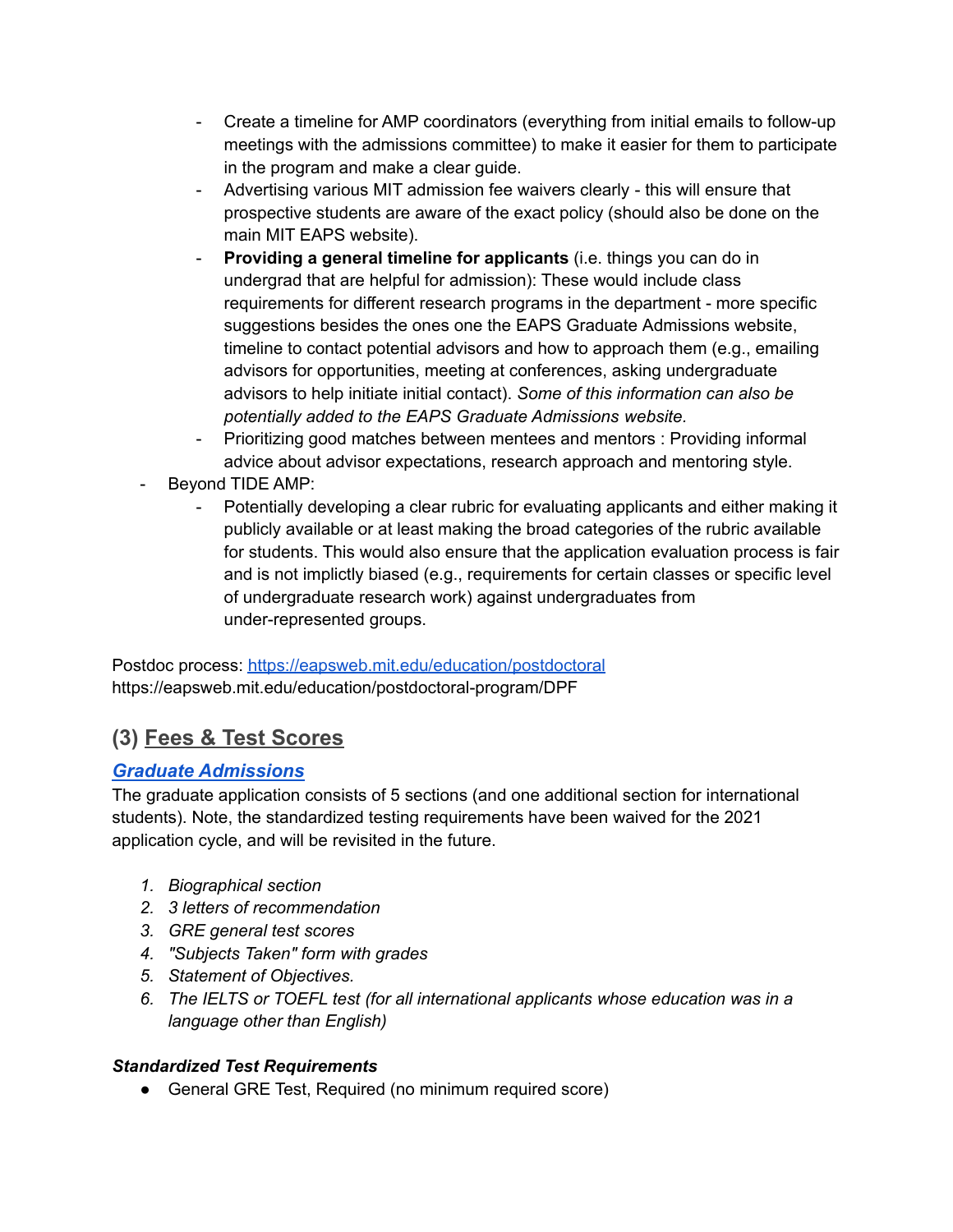- Chemistry or Physics subject test required for Planetary Science program
- Minimum scores for IELTS and TOEFL
	- IELTS: Minimum score: 7.0
	- TOEFL: Minimum Score:
		- 600 (paper-based)
		- 100 (internet-based)

Comments: The GRE general exam costs around \$200 to take, per [source](https://www.ets.org/gre/revised_general/about/fees/). The GRE subject test exam costs \$150 to take. Sending your GRE scores to a school costs \$27, per report. The cost of IELTS is around \$250, and the cost of TOEFL is around \$180.

To apply to MIT EAPS, the total cost can be a minimum of \$302, to a maximum of \$627, not including test preparation books, transportation fees, etc. For many students, MIT EAPS is not the only school that they apply to for graduate school.

### **Is the application fee ever waived or deferred?**

The application fee is \$75, which is standardized across most of MIT departments. The EAPS application website states the following:

*"The application fee helps to defray the cost of processing applications. It is never waived and must be paid in U.S. dollars. We accept credit cards with the electronic online application and personal checks, bank checks, or money orders if a credit card is not available."*

Comments: This information is inconsistent with the information on MIT's graduate admissions website: <https://gradadmissions.mit.edu/about/diversity-initiatives/fee-waiver>, which offers application fee waivers for those that demonstrate financial hardship.

#### **Statement of Purpose**

Note: we could not actually access the application, so it is unclear whether or not there are instructions/guidelines regarding the statement of purpose.

**Suggestions for changes**: The statement of objectives is a standard graduate school requirement, yet there are rarely any resources on department websites regarding what makes a successful statement of purpose. This [document](https://web.mit.edu/msrp/myMSRP/docs/Statement%20of%20purpose%20guidelines.pdf) may be helpful for students, for instance. Explanation of a successful statement of purpose should also include "unwritten norms such as reaching out to an advisor via email ahead of time".

### **Financing Graduate School Statement:**

Below is the statement on financing graduate school found in a sidebar on the main page of the graduate application:

*"Any student admitted to an EAPS doctoral program can expect to receive financial support that includes a stipend, full tuition, and health insurance. First year support may be in the form of a fellowship or research assistantship. Support in the following years is most commonly from a research assistantship. Continuation of support for the length of a five-year program is based on the student making adequate progress toward the degree.*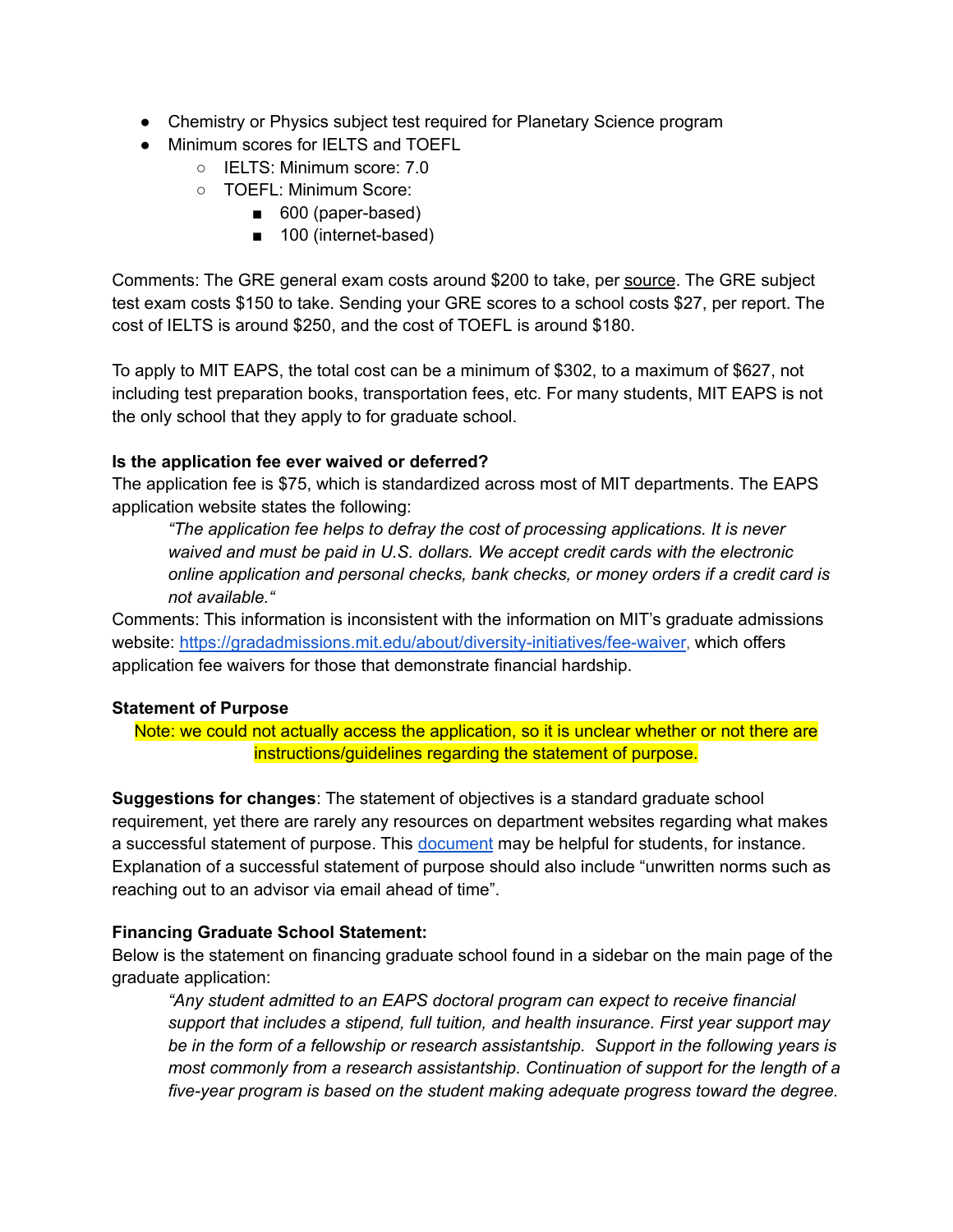*Applicants are encouraged to apply for independent fellowships. If an independent fellowship falls below the EAPS level of support, the department will supplement the outside fellowship. Please contact the EAPS Education Office to discuss the Department policy on merging various sources of support."*

**Suggestions for changes**: It would be useful to have a bit more information on the admissions webpage regarding funding since this is a critical issue for all incoming students, but especially for students from under-represented groups. Additional details regarding common scenarios such as: What happens if the student decides to switch advisors? Is there a maximum number of semesters for a Teaching Assistant position that a student can do for support? What are the various fellowships, especially within the EAPS department or MIT in general, and how competitive are they?

### **Statement on the Role of Diversity:**

Below is the diversity statement found in a sidebar on the page of the graduate application: *"A diverse student body is and has long been critical to the educational mission of MIT. We are committed to providing our students "with an education that combines rigorous academic study and the excitement of discovery with the support and intellectual stimulation of a diverse campus community."*

## Suggested discussion questions (Zoe)

General:

- What was your experience like going through hiring and/or admissions, start to finish?
- Who is on your hiring and/or admissions committees? Who interfaces with applicants?
- Does your organization make their hiring/admissions policies public? Are they reviewed? <http://web.mit.edu/provost/raceinitiative/exec-g.html>

Job Postings and Advertisements:

- How can the department create an objective system in evaluating candidates?
- What would you like to see in a rubric or what additional materials should be included (ex: DEI statement, etc…)?

● How can EAPS reach the broadest pool of applicants when posting advertisements? Application and Evaluation Processes:

- The TIDE AMP is a student-run initiative. What steps can the department take in supporting or supplementing this program?
- Because much of the admissions process is dependent on an advisor offering financial support, how can EAPS best address the composition of the incoming class? How does this admission process relate to the idea of "risk aversion" discussed by Posselt?
- How can the admissions process be made more objective without becoming reliant on numbers (test scores, etc…)?

Fees and Test Scores:

- Do the current funding policies for students serve as a barrier for admitted students? Is there transparency regarding funding policies for students?
- What should the role of standardized testing be in graduate admissions?